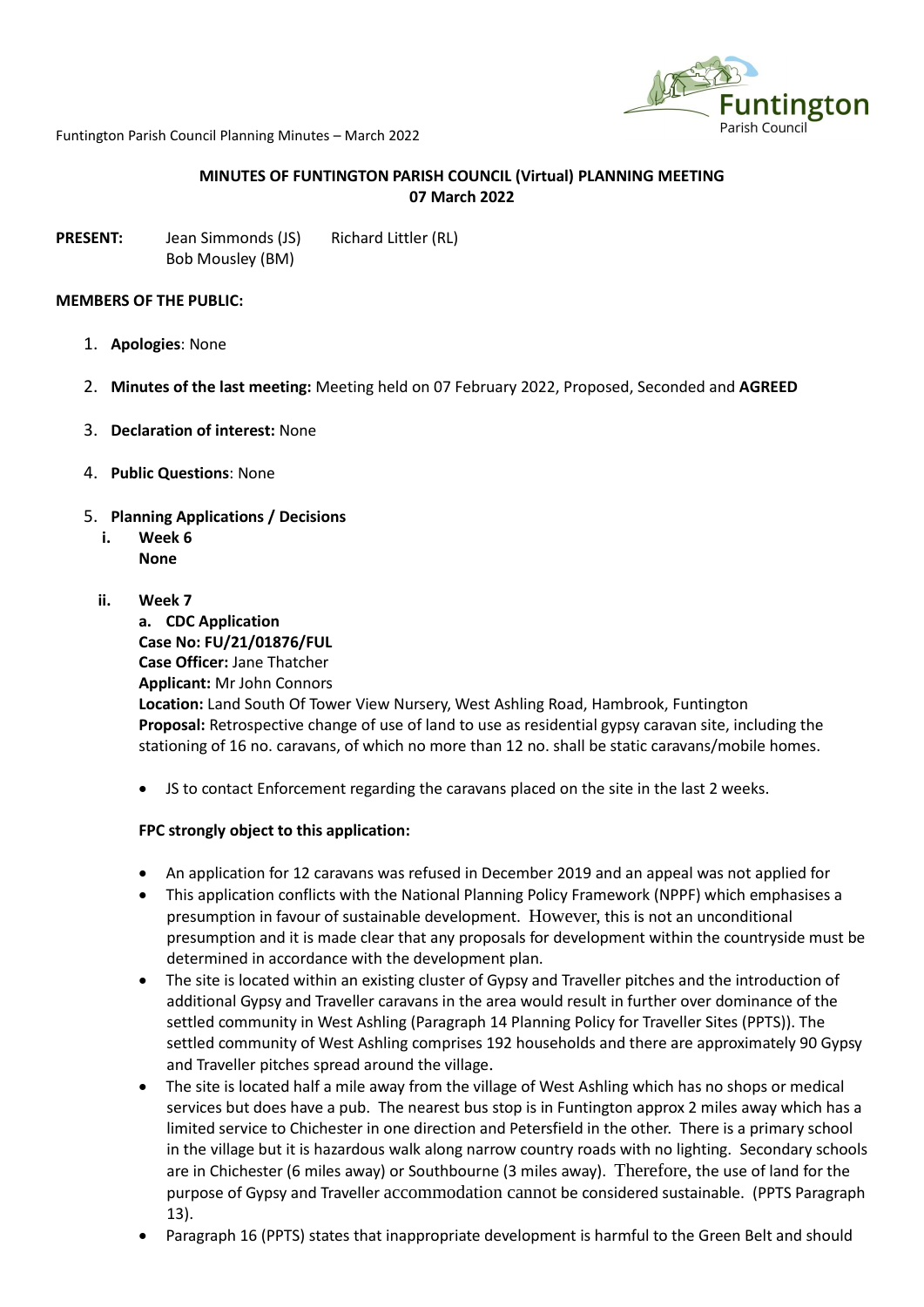

Funtington Parish Council Planning Minutes – March 2022 not be approved.

> • The site lies outside the designated Settlement Policy Area. The only development should be strictly controlled in the countryside unless there is a proven need (NPPF).

**b. SDNP Application Case No:** SDNP/22/00133/FUL **Type:** Full Application **Case Officer:** John Saunders **Applicant:** C/O Agent **Location:** Land North Of Pumping Station, Woodend, Funtington, PO18 9DJ **Proposal:** Ground mounted solar installation.

• Discussion regarding visibility as the location is quite elevated, however plans for screening are in place.

# **Funtington Parish Council have no objection to this application**

### **c. SDNP Application**

**Case No:** SDNP/22/00656/OHL **Type:** Overhead Electricity Lines **Case Officer:** Alex Ransom **Applicant:** Mr Richard Ward **Location:** Land South East of 18 Haresfoot Close, Funtington, Chichester, West Sussex, PO18 9LP **Proposal:** Install fixed line broadband electronic communications apparatus 10m light telegraph pole.

- FPC fully supports the connectivity of the broadband project associated with this application.
- FPC would like to query the position in the middle of a green area, could the pole not be placed more discreetly next to a hedgerow or replacing existing poles.

### **d. SDNP Application**

**Case No:** SDNP/22/00684/BBPN **Type:** Broadband Prior Notification **Case Officer:** Alex Ransom **Applicant:** Mr Richard Ward **Location:** Land adjacent to Watery Lodge, Watery Lane Toward West Ashling, Funtington, Chichester, West Sussex, PO18 9LF **Proposal:** Regulation 5 notification for the installation of 1 no. 10m light wooden telegraph pole (ref: QCO\_2\_24/01/22 480365,108174)

### **Funtington Parish Council have no objection to this application**

**e. SDNP Application Case No:** SDNP/22/00695/BBPN **Type:** Broadband Prior Notification **Case Officer:** Alex Ransom **Applicant:** Mr Richard Ward **Location:** Opposite Watery Lane Junction, Common Road, Watery Lodge, Watery Lane, Funtington, Chichester, West Sussex, PO18 9LF, **Proposal:** Regulation 5 notification for the installation of 1 no. 10M Light wooden telegraph pole (ref: QCO\_1\_24/01/22 480187,108412)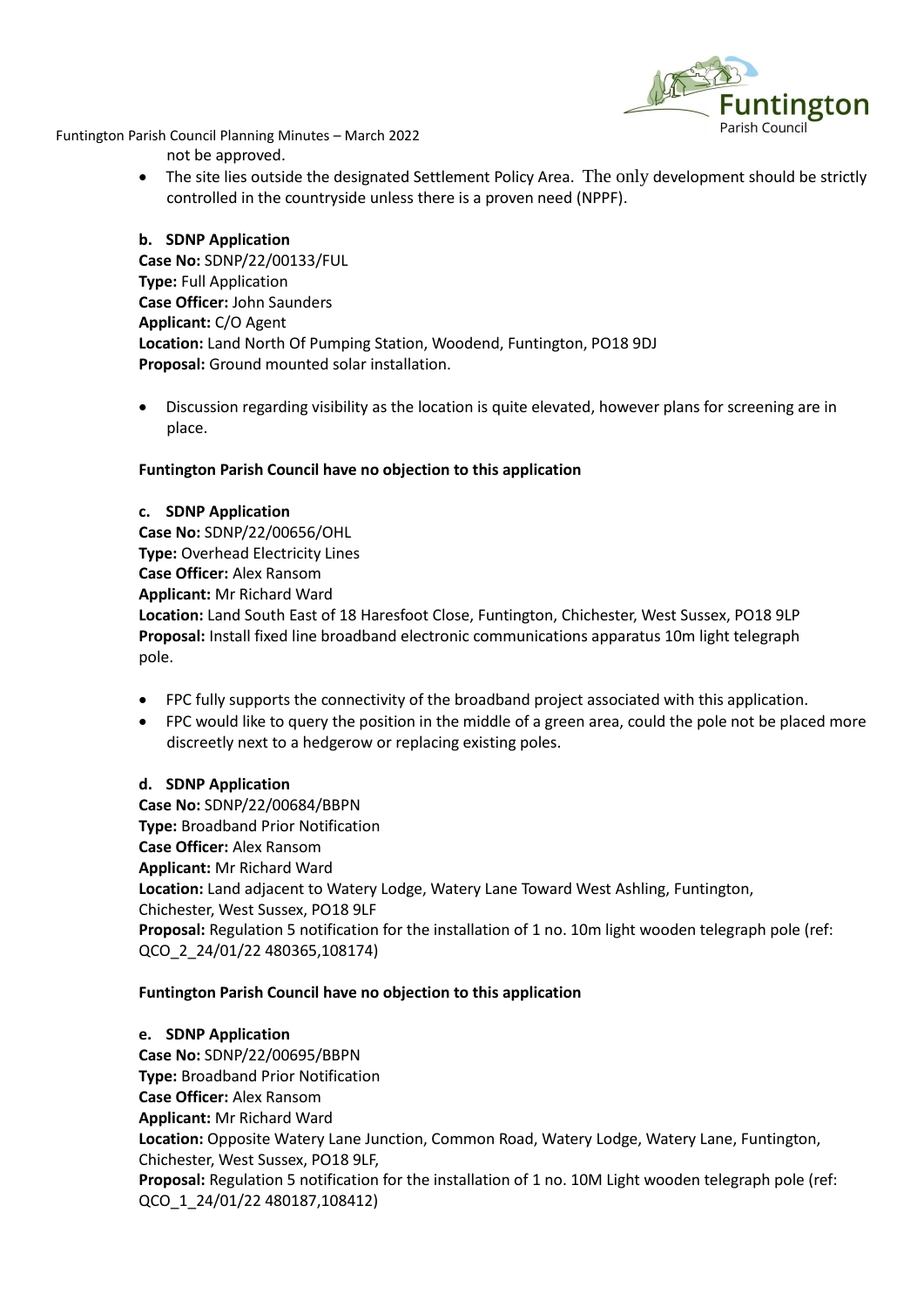

Funtington Parish Council Planning Minutes – March 2022 **Funtington Parish Council have no objection to this application**

# **f. SDNP Application Case No:** SDNP/22/00687/BBPN

**Type:** Broadband Prior Notification **Case Officer:** Alex Ransom **Applicant:** Mr Richard Ward **Location:** Land at Watery Lane, Funtington, West Sussex, **Proposal:** 10m light metal hollow telegraph pole.

## **Funtington Parish Council have no objection to this application**

### **g. SDNP Decision**

**Case No:** SDNP/21/04726/LIS **Case Officer:** Piotr Kulik **Applicant:** Andrew Austin & Dan York-Smith **Location:** Cobdens, Sandy Lane, East Ashling, PO18 9AT **Proposal:** Replacement of conservatory glazing, removal of internal partition and the proposal to alter the soffits and the line of the thatch roof to allow secondary fire escape. **Decision: APPROVED**

### **iii. Week 8**

**a. SDNP Application Case No:** SDNP/21/06372/FUL **Type:** Full Application **Case Officer:** Lauren Cripps **Applicant:** Charlotte Egerton **Location:** Birchwood, Lye Lane, East Ashling, PO18 9BB **Proposal:** Conversion of the stable for ancillary residential accommodation for disabled mother.

• It is a redundant building within the curtilage of Birchwood.

# **Funtington Parish Council have no objection to this application**

### **b. SDNP Application**

**Case No:** SDNP/22/00772/TCA **Type:** Tree in a Conservation Area **Case Officer:** Henry Whitby **Applicant:** Mr Rupert Maxwell-Brown **Location:** Richmond House, 1 Dukes Meadow, Funtington, Chichester, West Sussex, PO18 9LU **Proposal:** Notification of intention to fell 1 no. Cherry tree (T3).

# **Funtington Parish Council have no objection to this application**

### **iv. Week 9**

**a. SDNP Application Case No:** SDNP/22/00576/HOUS **Type:** Householder **Case Officer:** Lauren Cripps **Applicant:** Mr and Doctor Stephen and Victoria Cathie **Location:** Removal of existing lean-to, car port and 2 no. garden sheds. Construction of a single storey side extension, addition of 5 no. dormer windows including roof alterations, and detached double garage.